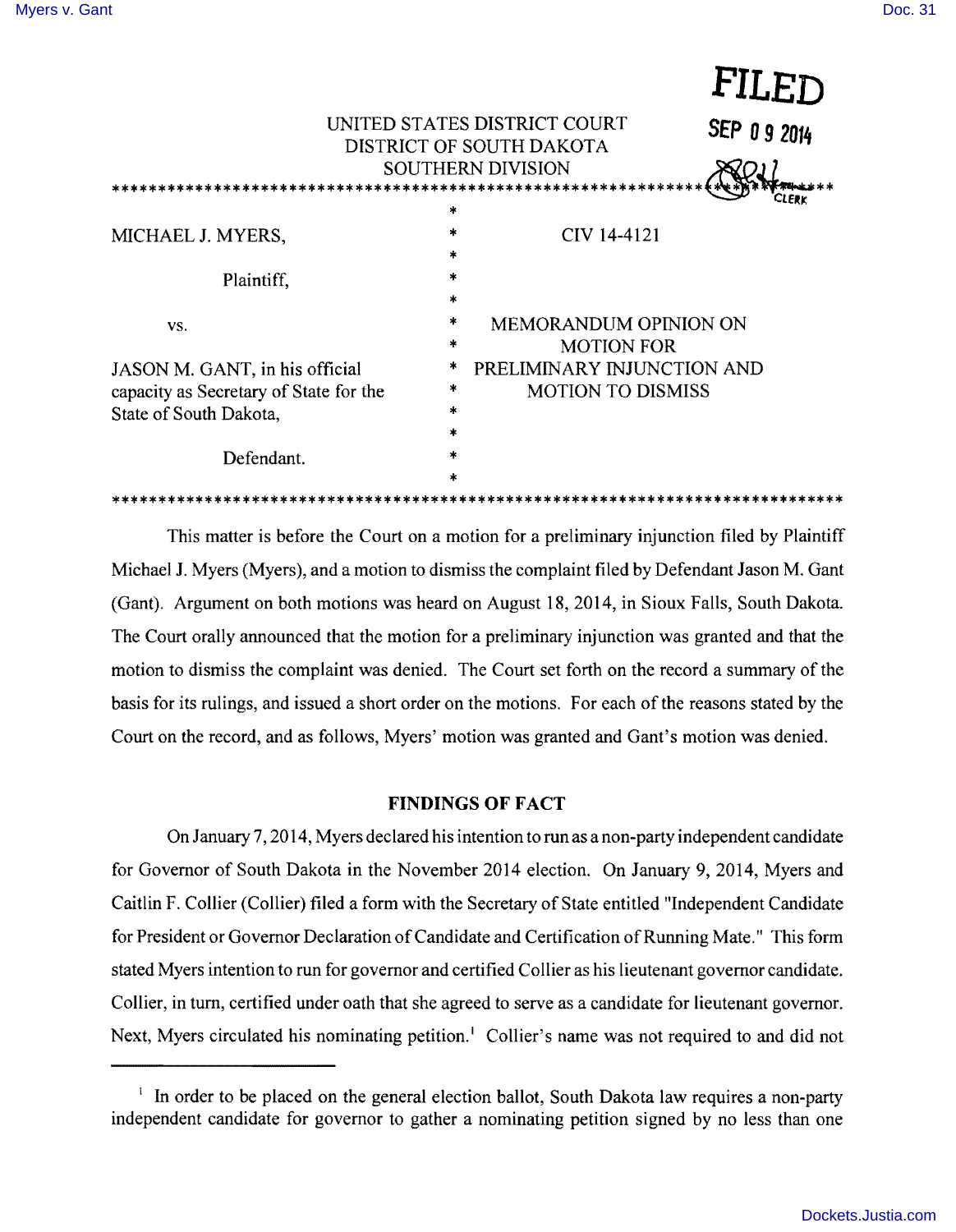appear on the Myers' nominating petition. On April 23, 2014, Myers submitted his nominating petition with more than the required number of signatures of registered voters to the South Dakota Secretary of State's Office, which approved Myers' nomination as a non-party independent candidate for governor.

On or before June 12,2014, Collier informed Myers that she needed to withdraw from the race for personal reasons. On June 16,2014, the Secretary of State's Office received a notarized form from Collier entitled "Candidate's Request to Withdraw Nomination."

On July 8, 2014, Myers announced at a press conference in Sioux Falls his nomination of Lora Hubbel to replace Collier as his running mate. That same day, Hubbel signed and submitted the bottom portion of an "Independent Candidate For Governor Declaration of Candidate and Certification of Running Mate" form to the South Dakota Secretary of State's Office to get her name placed on the election ballot as Myers' running mate.<sup>2</sup> This notarized form was received by the South Dakota Secretary of State's Office on July 15,2014.

On July 18, 2014, the Secretary of State's office notified Hubbel and Myers by letter that Hubbel could not be certified as the candidate for lieutenant governor and Collier could not be removed from the ballot. According to Gant's letter, there is no South Dakota law allowing a nonparty Independent gubernatorial candidate to certify a replacement candidate for lieutenant governor after the candidate has met the deadline for circulating and filing his or her nominating petition.<sup>3</sup> Gant also stated that Collier cannot simply drop off the ballot because Article IV section 2 of the

percent (1%) of the total votes cast for governor in the previous certified gubernatorial election. See SDCL  $\S 12-7-1$ . This type of direct nomination is necessary because non-parties do not have a party process for the nomination of candidates for governor and lieutenant governor.

<sup>&</sup>lt;sup>2</sup> Later, Myers certified Hubbel as the lieutenant governor candidate.

<sup>&</sup>lt;sup>3</sup> The filing deadline for non-party independent candidates of this election cycle was April 29, *2014. See* SDCL § 1271. Collier withdrew her nomination as lieutenant governor on June 12, 2014.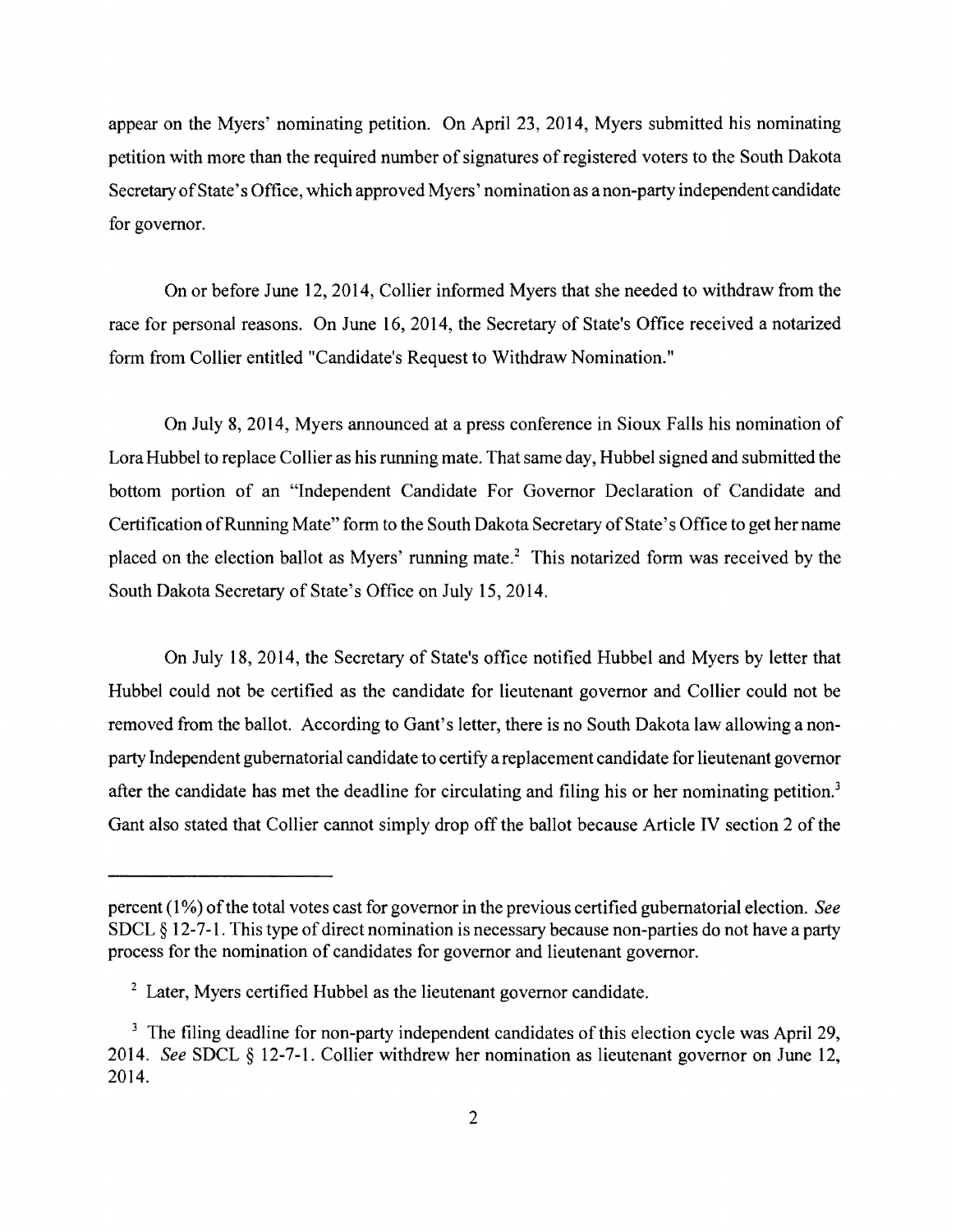South Dakota Constitution requires that the governor and lieutenant governor be jointly elected. Gant believes South Dakota law requires naming Myers and Collier as the non-party candidates for governor and lieutenant governor on the November 2014 general election ballot even though Collier has withdrawn from the race.

South Dakota law allows party nominees for governor, such as Republicans and Democrats, to fill a vacancy created by the death or withdrawal of their running mate up until the second Tuesday in August, which was August 12, 2014, of this year's election cycle. See SDCL § 12-8-6. As with the nomination of a lieutenant governor, the replacement of a lieutenant governor candidate must be done by party vote and nomination. Ifa vacancy occurs for lieutenant governor, a statewide office, the State Party Central Committee is charged with the responsibility of replacing that nominee. SDCL § 12-6-56. "Vacancies filled by the State Central Committee shall be by unit representation, each county casting the number of votes cast in that county at the last general election for that party's candidate for Governor." SDCL  $\S$  12-6-57. According to Gant, this process ensures the nomination ofa replacement for a party candidate for lieutenant governor is accomplished by the voters through their representatives within the party system. Gant contends that Collier's nomination was secured by the voters of South Dakota after certification by Myers and Collier that Collier agreed to serve as Myers' choice for lieutenant governor. Replacing Collier with Hubbel, Gant believes, would undo the will of over 3,000 voters who signed Myers' nominating petition with the expectation that Collier would be his running mate, and would disenfranchise those voters at the general election by denying them the opportunity to vote for the individual they expected to be the lieutenant governor candidate.

Myers claims that the failure to provide equal ballot access to non-party candidates imposes an unconstitutional burden on his First and Fourteenth Amendment rights of free association by effectively preventing him from replacing his running mate.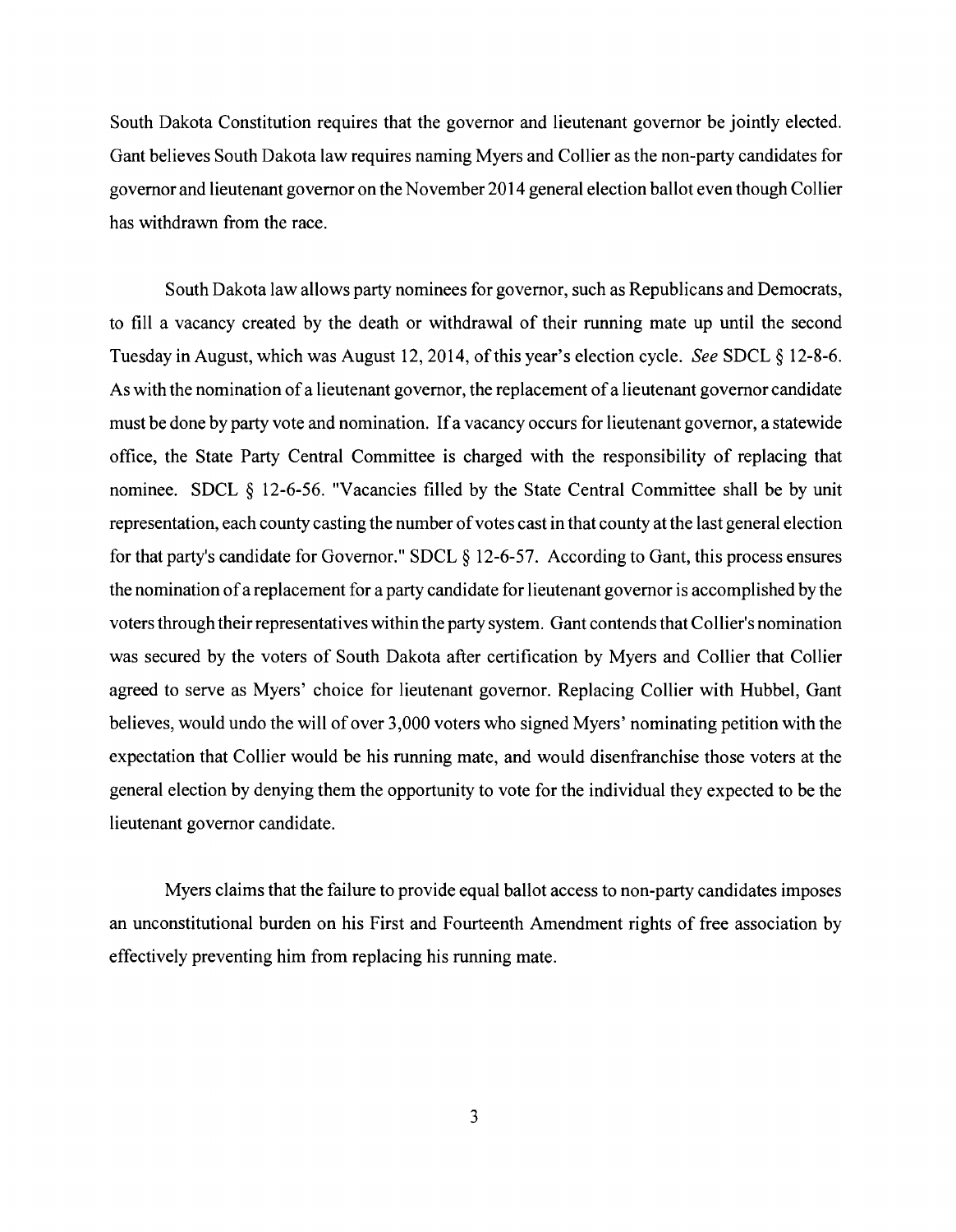## CONCLUSIONS OF LAW

## I. Motion to Dismiss

# A. Rule 12(b)(7)

Gant first argues that Hubbel and Collier are "necessary parties" because these proceedings affect their rights. Thus, Gant maintains, Myers' failure to join these parties warrants dismissal of this action pursuant to Federal Rule of Civil Procedure 12(b)(7).

A person is necessary and must be joined as a party to an action, pursuant to Rule 19, if:

(A) in that person's absence, the court cannot accord complete relief among existing parties; or (B) that person claims an interest relating to the subject of the action and is so situated that disposing of the action in the person's absence may: (i) as a practical matter impair or impede the person's ability to protect the interest; or (ii) leave an existing party subject to a substantial risk of incurring double, multiple, or otherwise inconsistent obligations because of the interest.

Fed.R.Civ.P. 19(a). Gant does not claim that Hubbel or Collier fit within either of the two categories of "necessary" parties. Rather, he asserts that ajudgment in Myers' favor will "affect" the women's rights. But Collier is trying to withdraw from the race for lieutenant governor and Hubbel is trying to join the race, so a judgment in Myers' favor will protect rather than impair their interests, and there is no risk of inconsistent judgments.

## B. Rule 12(b)(6)

Next, Gant argues that Myers cannot prove any set of facts entitling him to relief and thus this case should be dismissed for failure to state a claim under Federal Rule of Civil Procedure 12(b)(6). The following discussion regarding the merits of Myers' motion for a preliminary injunction explains why the Rule 12(b)(6) motion to dismiss was be denied.

### II. Motion for Preliminary Injunction

The proper analysis of the preliminary injunction motion is found in *Planned Parenthood Minn., N.D., S.D. v. Rounds,* 530 F.3d 724, 731-32 (8th Cir. 2008) (en banc) (reaffirming "that a party seeking a preliminary injunction of the implementation of a state statute must demonstrate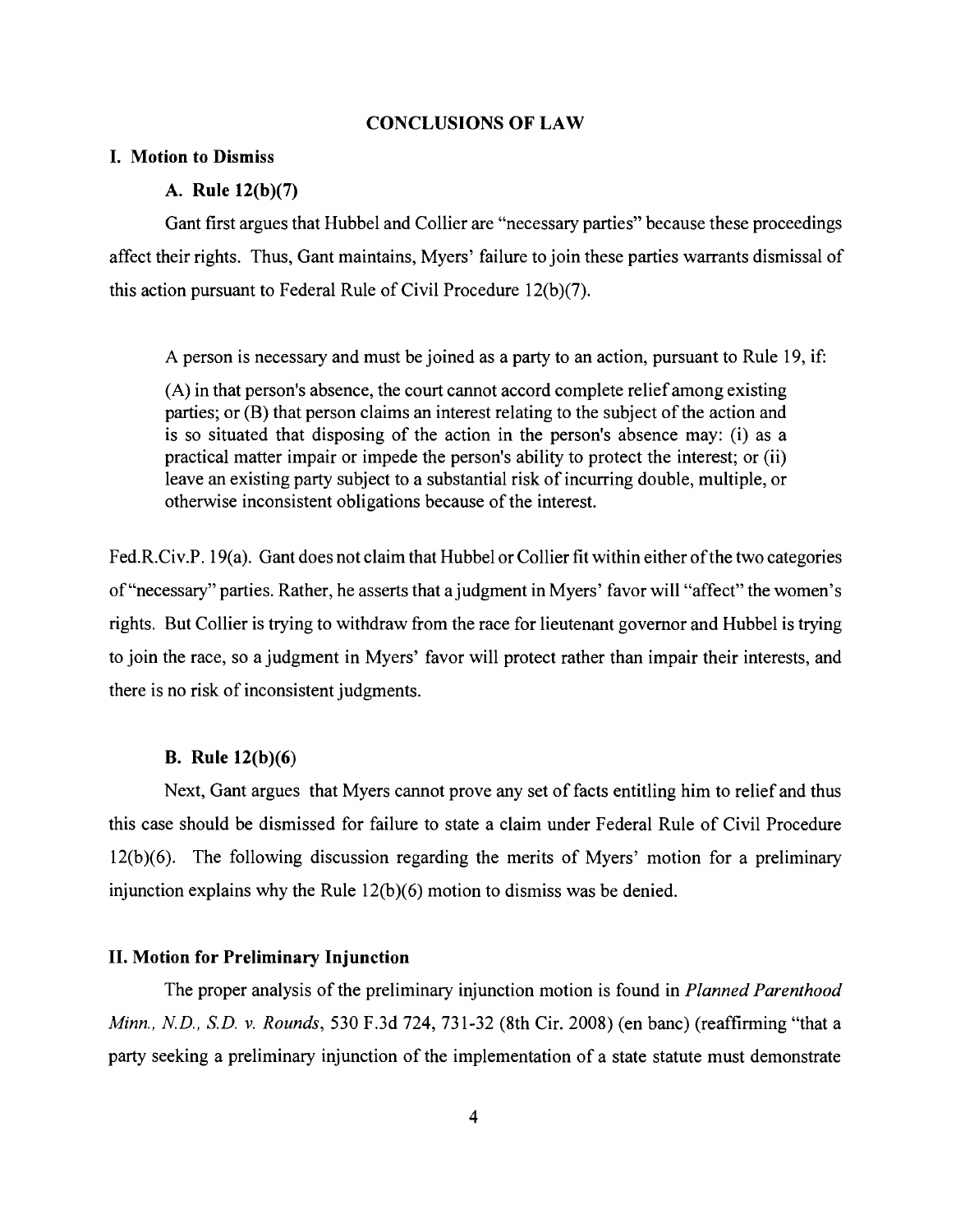more than just a 'fair chance' that it will succeed on the merits. We characterize this more rigorous standard ... as requiring a showing that the movant 'is likely to prevail on the merits. "'). That case requires the Court to examine first the likelihood that Myers will prevail on the merits of his claim before the Court applies the remaining three factors of a preliminary injunction analysis: (1) the threat of irreparable harm or injury to the movant absent the injunction,  $(2)$  the balance between the harm to the movant and the harm that the injunction's issuance would inflict on other interested parties, and (3) the public interest. *Dataphase Sys,. Inc. v. CL Sys., Inc.,* 640 F.2d 109, 114 (8th Cir. 1981).

#### A. Likelihood of Success on the Merits

As argued by Gant, States "may, and inevitably must, enact reasonable regulations of parties, elections, and ballots to reduce election- and campaign-related disorder." *Timmons v. Twin Cities Area New Party,* 520 U.S. 351, 358 (1997); *see also Storer v. Brown,* 415 U.S. 724,730 (1974). Thus, voting regulations are not automatically subjected to heightened scrutiny. In *Anderson v. Celebrezze,* 460 U.S. 780 (1983), the Supreme Court set forth the appropriate analytical framework for determining the constitutionality of state ballot access restrictions:

Constitutional challenges to specific provisions of a State's election laws ... cannot be resolved by any "litmus-paper test" that will separate valid from invalid restrictions.... Instead, a court must resolve such a challenge by an analytical process that parallels its work in ordinary litigation. It must first consider the character and magnitude of the asserted injury to the rights protected by the First and Fourteenth Amendments that the plaintiff seeks to vindicate. It then must identify and evaluate the precise interests put forward by the State as justifications for the burden imposed by its rule. In passing judgment, the Court must not only determine the legitimacy and strength of each of those interests; it also must consider the extent to which those interests make it necessary to burden the plaintiffs rights. Only after weighing all these factors is the reviewing court in a position to decide whether the challenged provision is unconstitutional.

*Anderson,* 460 U.S. at 789.

In *Anderson*, the Court considered the constitutionality of an Ohio statute that required independent parties to declare their presidential candidates in March, while the major political parties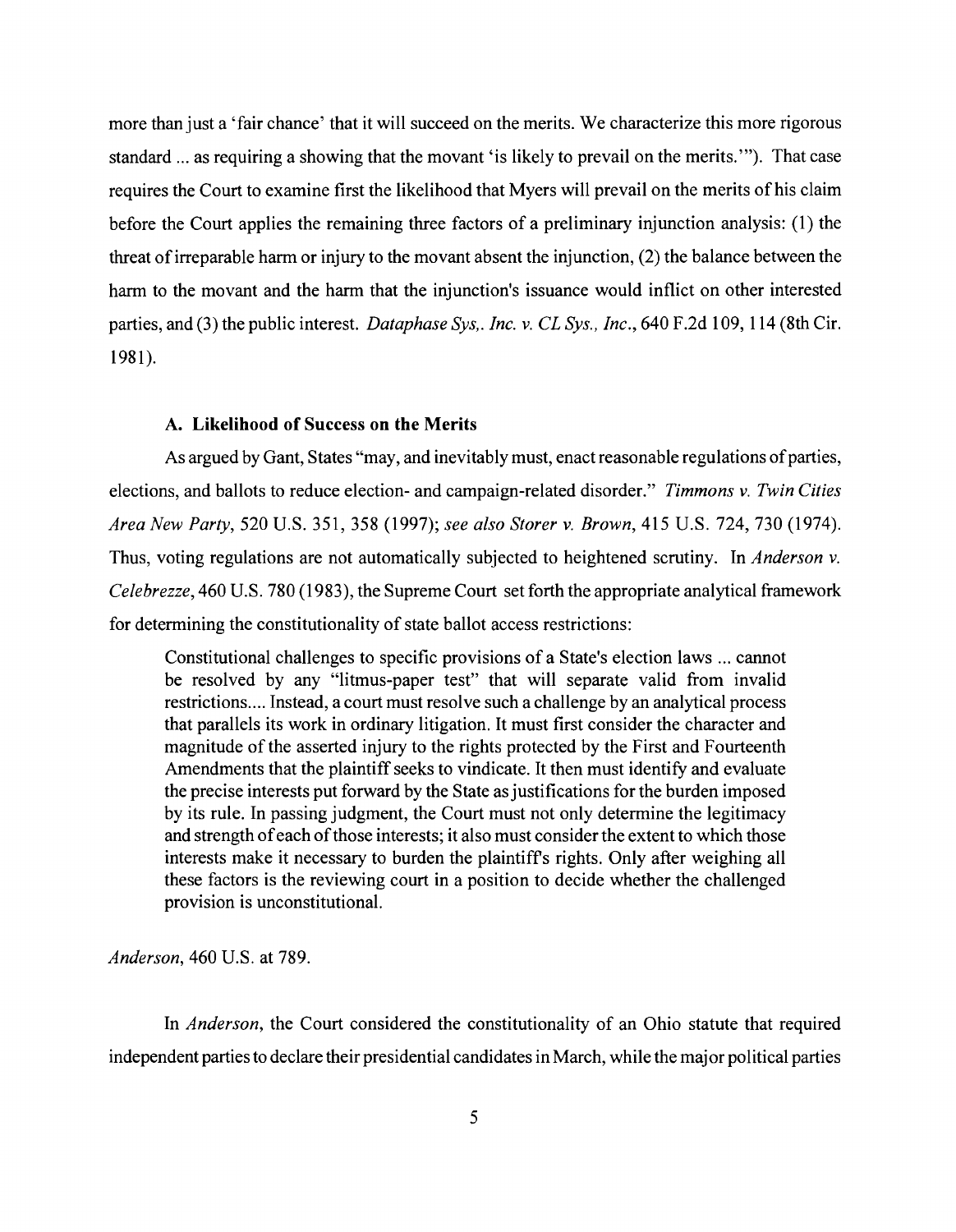could declare their nominees in primaries closer to election day. Celebrezze was an independent candidate who was precluded by the Ohio statute from appearing on the ballot because his statement ofcandidacy and nominating petition were not filed until May. Applying its balancing test, the Court first examined the burdens on independent voters. The Court found that the state's regulation would impose a significant injury to independent voters who may not be able to vote for the candidate of their choice. *Id.* at 788, 795. The Court stated that the "March deadline place<sup>[d]</sup> a particular burden on  $\lceil ... \rceil$  Ohio's independent-minded voters," and a "burden that falls unequally  $\lceil ... \rceil$  impinges, by its very nature, on associational choices protected by the First Amendment." *Id.* at 792-93. The Court also noted that "in the context of a Presidential election, state-imposed restrictions implicate a uniquely important national interest," and that Ohio's deadline not only "burden [ed] the associational rights of independent voters and candidates," but "place[d] a significant state-imposed restriction on a nationwide electoral process." *Id.* at 794-95.

Ohio identified three main interests advanced by the early filing deadline for independent candidates: voter education, political stability, and "equal treatment for partisan and independent candidates." *Id.* at 796. The Court recognized that "the States's important regulatory interests are generally sufficient to justify reasonable, nondiscriminatory restrictions," but specified that, as a court proceeds to the balancing phase of its inquiry, it must "determine the legitimacy and strength of each of [the asserted] interests." *Id.* at 789. The Court concluded that the deadline was not necessary to further any of these interests. With respect to voter education, the Court said that "in the modem world it is somewhat unrealistic to suggest that it takes more than seven months to inform the electorate about the qualifications of a particular candidate simply because he lacks a partisan label." *Id.* at 797. Regarding equal treatment, the Court found that "neither the administrative justification nor the benefit of an early filing deadline is applicable to an independent candidate." *Id.* at 800. As for political stability, the Court held that "the early filing deadline is not precisely drawn to protect the parties from "intraparty feuding," but instead it simply "discriminate [s] against independents." *Id.* at 804-05.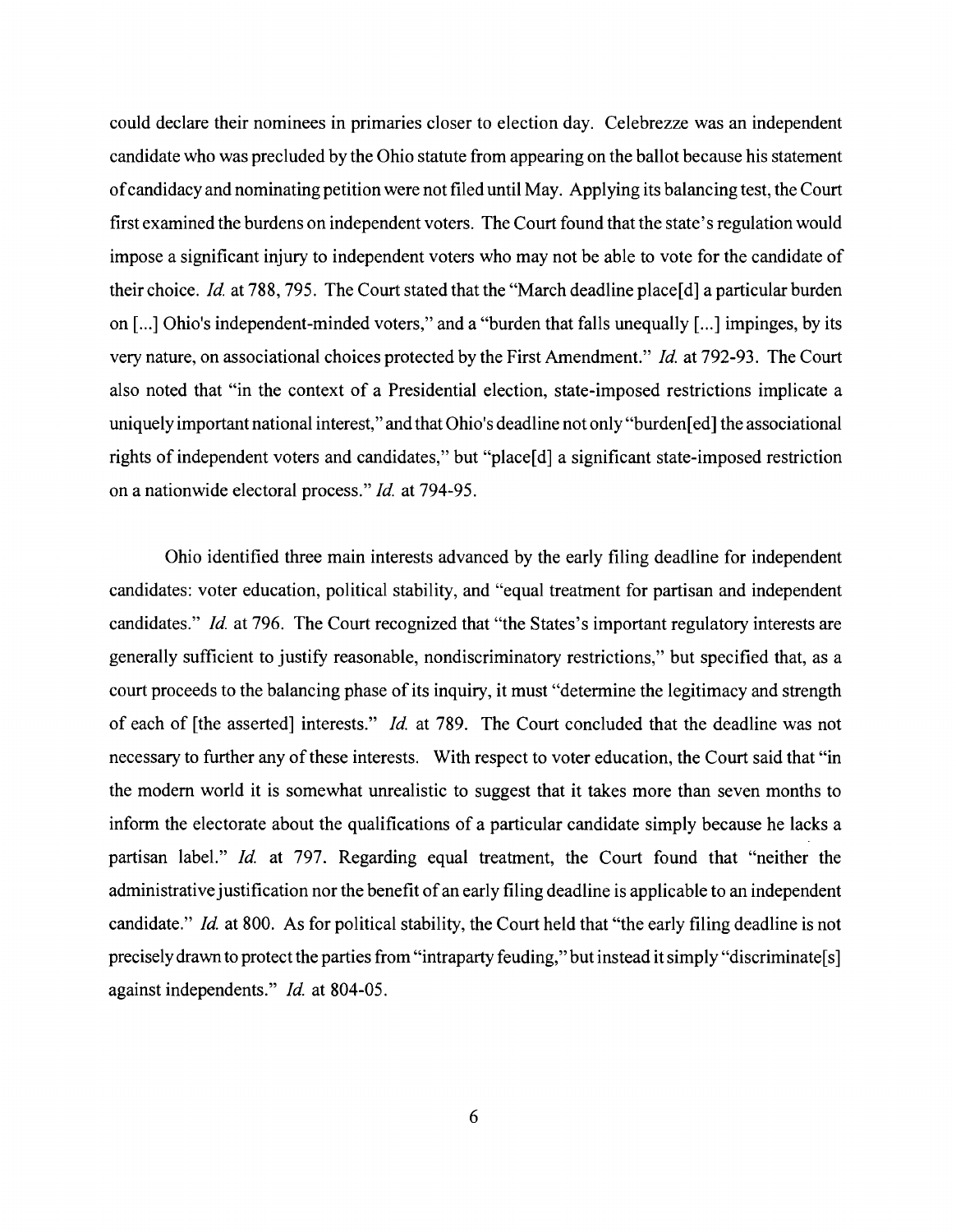The Court ruled that the early filing requirement placed an unconstitutional burden on the voting and associational rights of the supporters of independent candidates because the burden on voters outweighed the State's minimal interest in imposing the deadline. *Id.* at 806.

In *Norman* v. *Reed,* 502 U.S. 279 (1992), the Supreme Court restated the *Anderson* v. *Celebrezze* balancing test in another ballot access case, and added the possibility of strict scrutiny review. At issue in *Norman* was an Illinois statute that prohibited candidates for county office from running under the "Harold Washington Party" (HWP) because an established political party by that name already existed in the City of Chicago. Because the Party had previously contested elections only in the City of Chicago, Illinois law required it to qualify as a "new party" in order to contest countywide elections under the HWP name. The party did not obtain the 25,000 signatures required to qualify in the Cook County suburban district.

The Court began its analysis by emphasizing the constitutional rights of citizens to create and develop new political parties which "advances the constitutional interest of like-minded voters to gather in pursuit of common political ends, thus enlarging the opportunities of all voters to express their own political preferences." *Norman*, 502 U.S. at 288 (citing *Anderson*, 460 U.S. at 793-94). Citing *Anderson,* the Court stated the standard of review:

To the degree that a State would thwart this interest by limiting the access of new parties to the ballot, we have called for the demonstration of a corresponding interest sufficiently weighty to justify the limitation, and we have accordingly required any severe restriction to be narrowly drawn to advance a state interest of compelling importance.

*Norman*, 502 U.S. at 288-289. The Court noted that unless a new party had the resources to run a statewide campaign, it would be foreclosed from contesting elections outside the political subdivision in which it was established. *Id.* at 289. The Court concluded that the State's restriction on use of political party names imposed a severe burden on voters of new political parties. *Id.* at 289-90. The State's proferred interests in avoiding voter confusion and requiring a new party to demonstrate reasonable support before getting on the ballot were not compelling enough to justify this severe restriction. *Id.* at 290. Although the State's interests are valid, they could be met with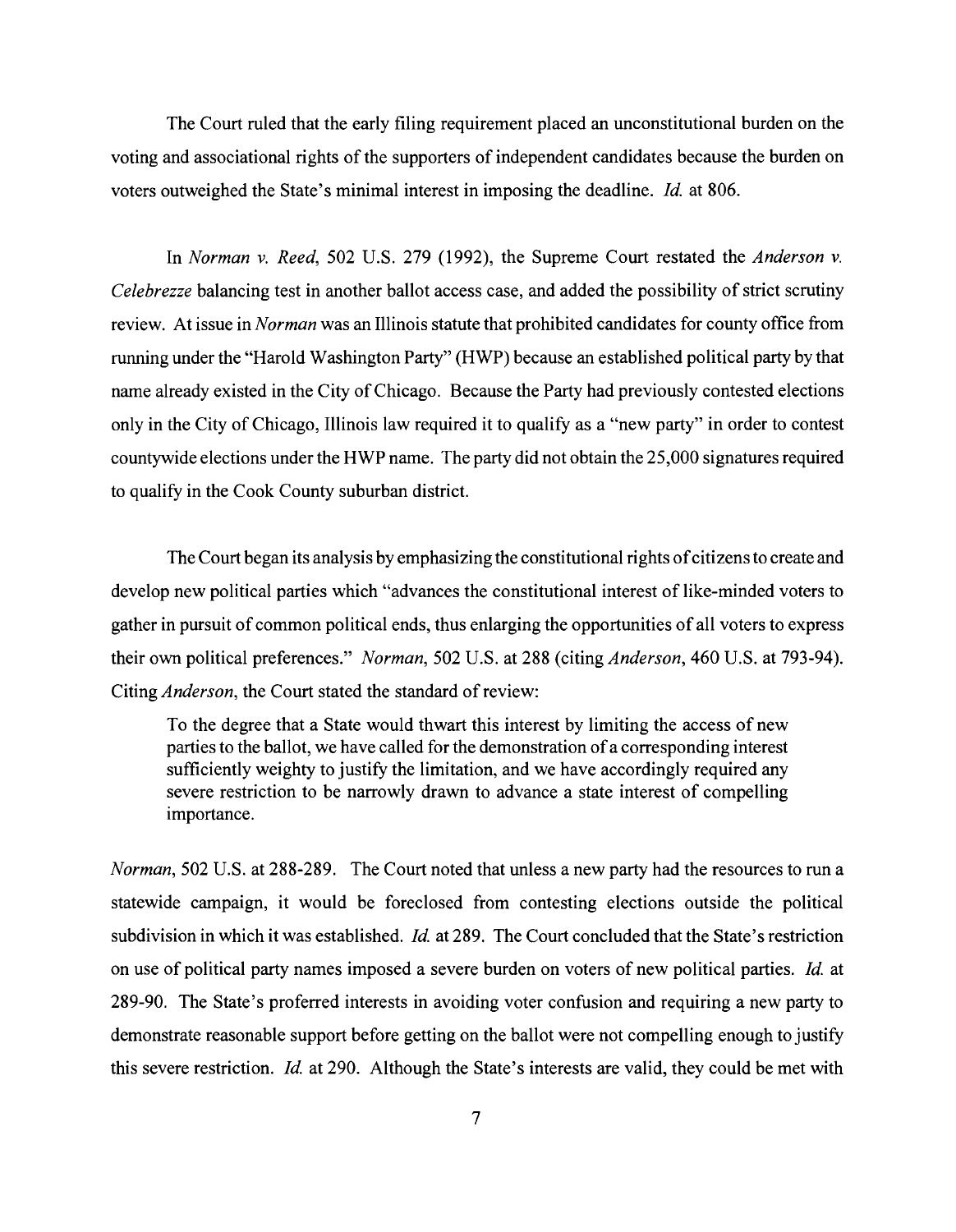less burden on constitutional rights, such as by "requiring the candidates to get formal permission to use the name from the established party they seek to represent, a simple expedient for fostering an informed electorate without suppressing the growth of small parties." *Id.* at 290. Using strict scrutiny, the Court struck down the provision regarding the name of the party and the requirement that the party submit a petition signed by 25,000 people in each political subdivision before getting all of its candidates in one subdivision placed on the ballot.

Shortly after *Norman,* the Supreme Court addressed the *Anderson* balancing test again in *Burdick v. Takushi,* 504 U.S. 428 (1992). There, the Court upheld as constitutional a Hawaii ban on write-in voting. In discussing the standard of review, the Court noted:

Under this standard, the rigorousness of our inquiry into the propriety of a state election law depends upon the extent to which a challenged regulation burdens First and Fourteenth Amendment rights. Thus, as we have recognized when those rights are subjected to "severe" restrictions, the regulation must be "narrowly drawn to advance a state interest of compelling importance." But when a state election law provision imposes only "reasonable, nondiscriminatory restrictions" upon the First and Fourteenth Amendment rights of voters, "the State's important regulatory interests are generally sufficient to justify" the restrictions.

*Burdick,* 504 U.S. at 434 (internal citations omitted).

Burdick, the challenger, wanted to vote for an individual who had not filed a nominating petition and was not on the ballot. The Court began its analysis by rejecting Burdick's argument that strict scrutiny should be applied to his claim. The Court explained that although "voting is of the most fundamental significance under our constitutional structure," not all election regulations are subject to strict scrutiny because that would hamper a state's legitimate ability to regulate elections. *Id.* at 433 ("[T]o subject every voting regulation to strict scrutiny and to require that the regulation be narrowly tailored to advance a compelling state interest. . . would tie the hands of States seeking to assure that elections are operated equitably and efficiently."). Noting that candidates have three other mechanisms for getting on the ballot in Hawaii, the Court concluded that the Hawaii ban on write-in voting imposed only a "very limited" burden on constitutional rights. *Id.* at 435-37. Moreover, the State has an interest in election administration, specifically in restricting the size of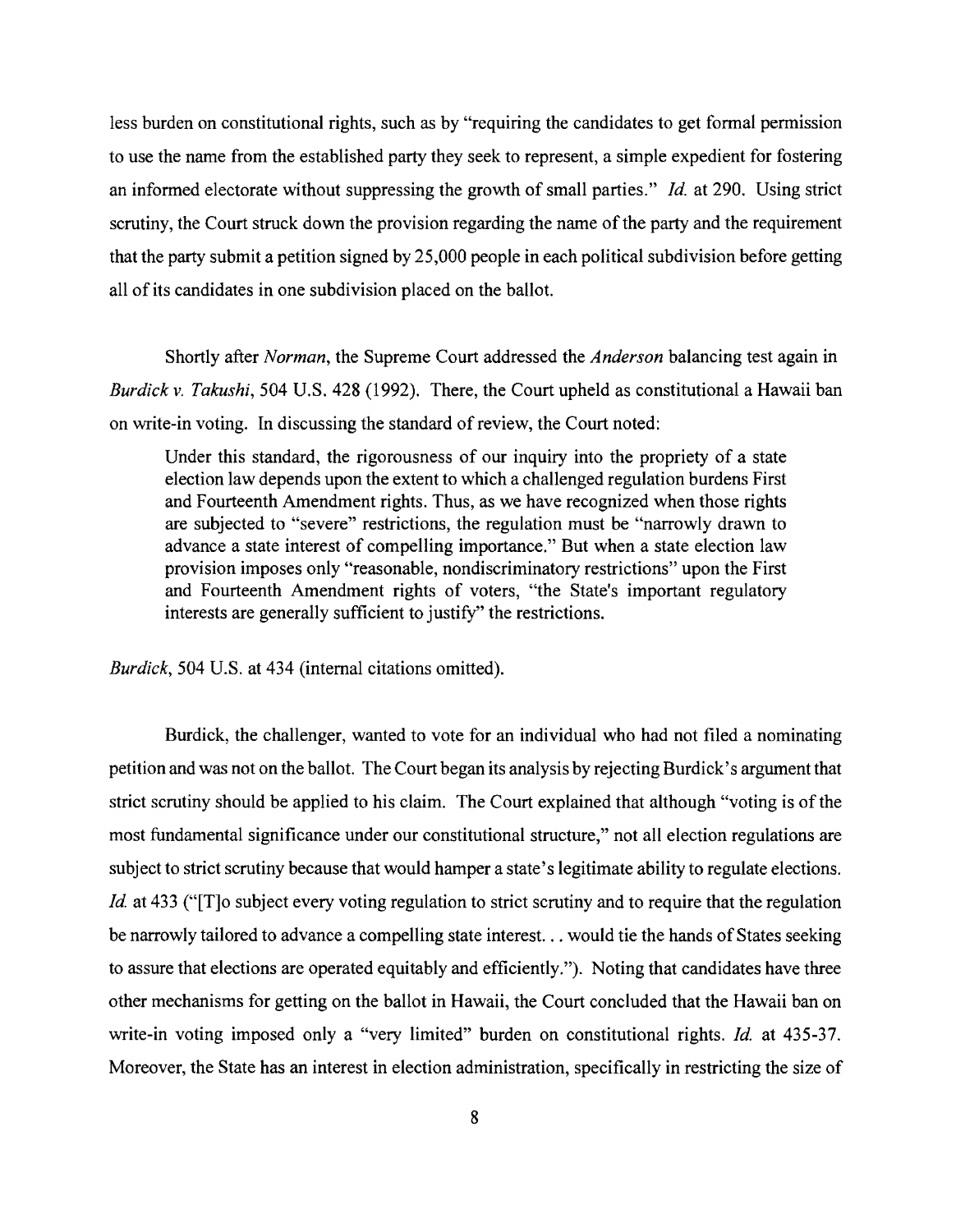the ballot, avoiding "sore-loser" candidates and preventing "party raiding." *Id.* at 439. Under the "more flexible standard" of*Anderson,* the Court concluded that Hawaii's statutory scheme posed only minimal barriers to potential candidates and that the State's asserted legitimate interest in election administration outweighed the limited burden the regulation imposed on voters. *Id.* at 434, 43840.

Under *Anderson* and its progeny, this Court first must determine whether South Dakota law imposes a severe burden on constitutional rights of Myers and voters. A severe burden would trigger strict scrutiny, requiring the regulation to advance a state interest of compelling importance. If the law imposes a "reasonable, nondiscriminatory" limitation rather than a severe burden on First Amendment rights, the Court could apply a more deferential standard of review, as the Court did in *Burdick,* and the limitation would be justified by a State's "important regulatory interest." *Burdick,*  504 U.S. at 434. Accordingly, the Court will consider what burden is placed on the constitutional rights of voters and Myers and then balance that burden against the precise interests identified by the State and the extent to which these interests require that the constitutional rights be burdened.

### **1. Magnitude of Burden on First Amendment Rights**

"A burden that falls unequally on new or small political parties impinges, by its very nature, on associational choices protected by the First Amendment." *Anderson,* 460 U.S. at 793. South Dakota's election laws governing a gubernatorial candidate's ability to fill a vacancy created by the withdrawal of a running mate apply only to party candidates and restrict non-party candidates from the same or similar benefits. South Dakota law requires non-party independent candidates for governor and lieutenant governor to remain the same with no replacements, starting when the gubernatorial candidate signs the declaration for office certifying his or her lieutenant governor selection. That certification must take place prior to circulation of the candidate's nominating petition. Circulation of the petition must begin soon enough to be completed by the last Tuesday of April when the nominating petition must be filed.<sup>4</sup> In contrast, South Dakota law allows political

<sup>&</sup>lt;sup>4</sup> No petition or certificate of nomination may be circulated prior to the first day of January of the year in which the election will be held. SDCL  $\S$  12-7-1.1.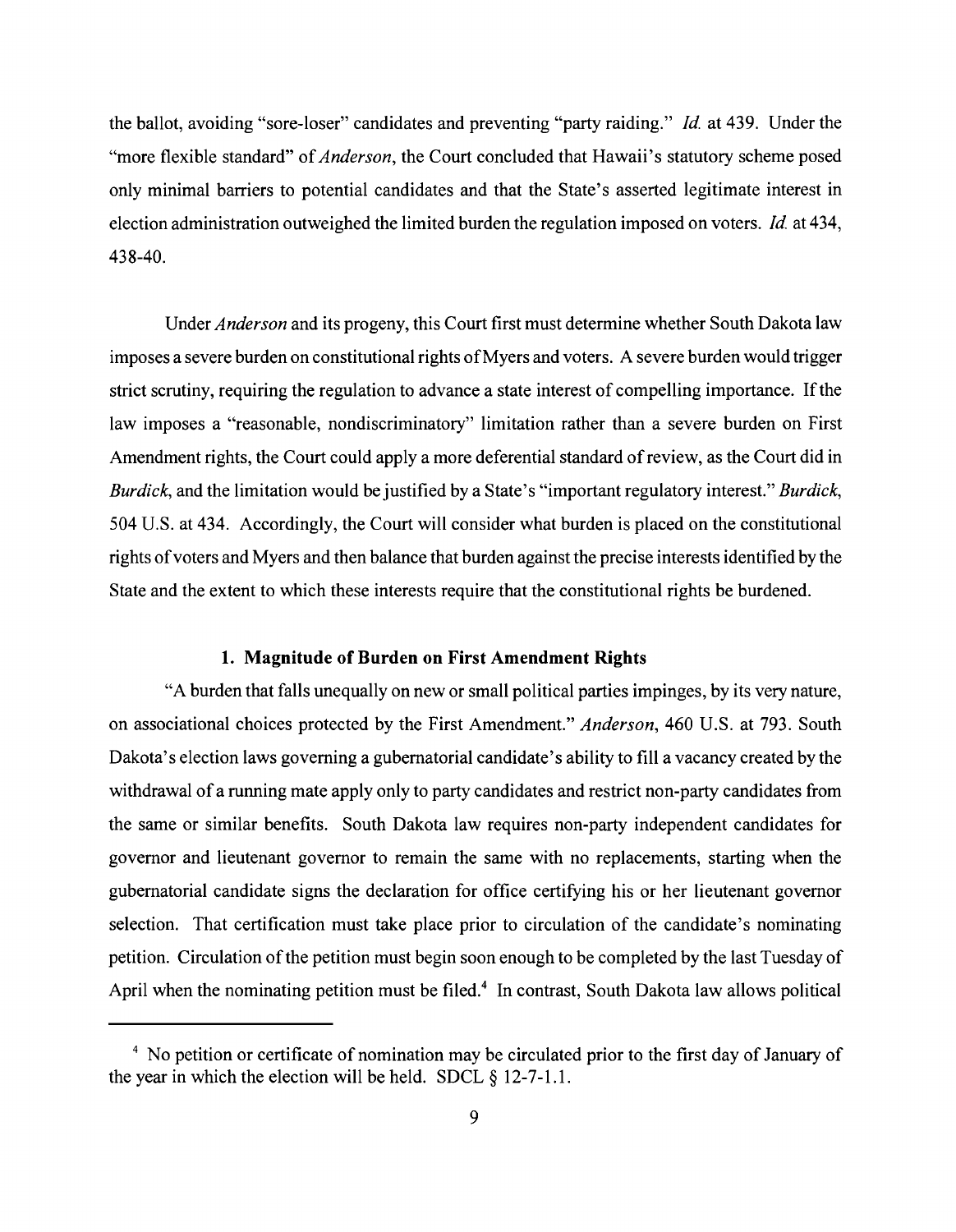parties, on or before the second Tuesday in August, to fill vacancies that occur after the parties' primary elections. See SDCL § 12-8-6. This statutory scheme gives preferential ballot treatment to candidates of political parties. A fairer scheme would include a procedure to fill a vacancy caused by withdrawal of an independent gubernatorial candidate's running mate.

South Dakota's statutory scheme excluding Myers' true running mate from the general election ballot restricts the ability of Myers and his supporters to choose a lieutenant governor candidate, to place the candidate on the ballot, and to vote for that candidate in the election. It is a severe burden on the associational rights of Myers and South Dakota voters. This burden is magnified by the discriminatory effect of the scheme on non-party candidates. Thus, the State must show an interest of compelling importance to justify the heavy burden of meeting strict scrutiny analysis.

# 2. Precise Interests Identified by the State and Extent to Which the State Interests Justify the Burden on Constitutional Rights of Myers and Voters

Gant argues that the State has an interest in protecting the integrity of its political processes from frivolous or fraudulent candidacies and ensuring those appearing on the ballot have established genuine support. The Supreme Court has recognized the viability of these interests.

There is surely an important state interest in requiring some preliminary showing of a significant modicum of support before printing the name of a political organization's candidate on the ballot-the interest, if no other, in avoiding confusion, deception, and even frustration of the democratic process at the general election.

*Storer,* 415 U.S. at 732 (quoting *Jenness v. Fortson,* 403 U.S. 431, 442 (1971». Gant asserts that the Myers-Hubbel ballot does not enjoy the modicum of support necessary to be placed on the ballot because Myers announced Collier as his running mate before the voters signed Myers' nominating petition. According to Gant, the voters who signed Myers' nominating petition will be disenfranchised by denying them the opportunity to vote for the individual they expected to be the lieutenant governor candidate. This concern might be justified, but it is not compelling because the nominating petition for Governor only identifies Myers, not the lieutenant governor candidate,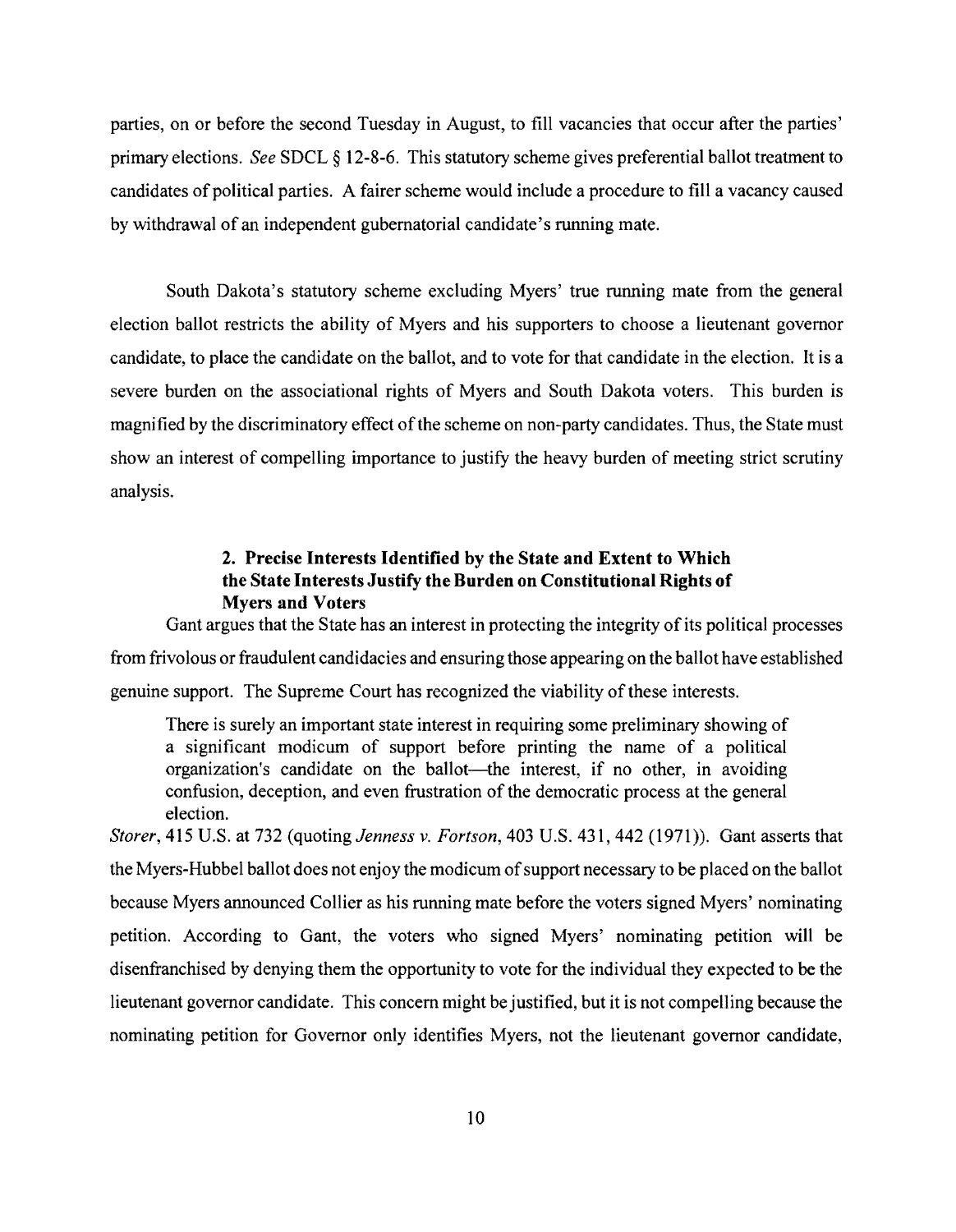indicating that the voters who signed the petition were doing so in support of Myers for governor and not necessarily in support of Collier for lieutenant governor.

Gant is concerned that Myers is allowed to select his running mate for lieutenant governor when there is a different procedure for the selection of a party candidate. For political parties, the nomination of lieutenant governor is made at the state convention, and the replacement of a lieutenant governor candidate due to vacancy must also be done by party vote and nomination. In contrast, non-party candidates, like Myers, do not, and indeed may not, participate in conventions. Instead, once a non-party gubernatorial candidate has the requisite number of signatures on a nominating petition, he or she goes to the general election ballot. The state legislature has provided a procedure for this process in SDCL  $\S$  12-7-1. The State does not take issue with the statutory scheme allowing the independent candidate to unilaterally select a running mate at the beginning of the nominating process and it is not clear why it is important to the State that filling a vacancy should be treated differently. The nature of a non-party candidacy for governor requires Myers to personally select his running mate both at the beginning of the race and if a vacancy occurs. The State's interest in prohibiting him from doing so is not justified, much less compelling.

Moreover, the State's current system causes more voter confusion than it alleviates if the withdrawn candidate, Collier, who has no intention of serving as lieutenant governor, is left on the ballot and the actual running mate, Hubbel, is not on the ballot. Voters deserve to know the names and ideas of the candidates on the ballot and that they are ready to serve. The legislature could establish some procedure for substitution of non-party candidates -- now there is no method provided. It is up to the legislature to select the method.

Another consideration is the similar situation in *Riemers v. Jaeger,* 827 N.W.2d 330 (N.D. 2013), where a gubernatorial candidate was kept off of the general election ballot as the Libertarian candidate due to a similar constitutional requirement that the governor and lieutenant governor be jointly elected. The lieutenant governor candidate did not qualify to be a candidate and there was no North Dakota procedure to name another candidate. The gubernatorial candidate was then not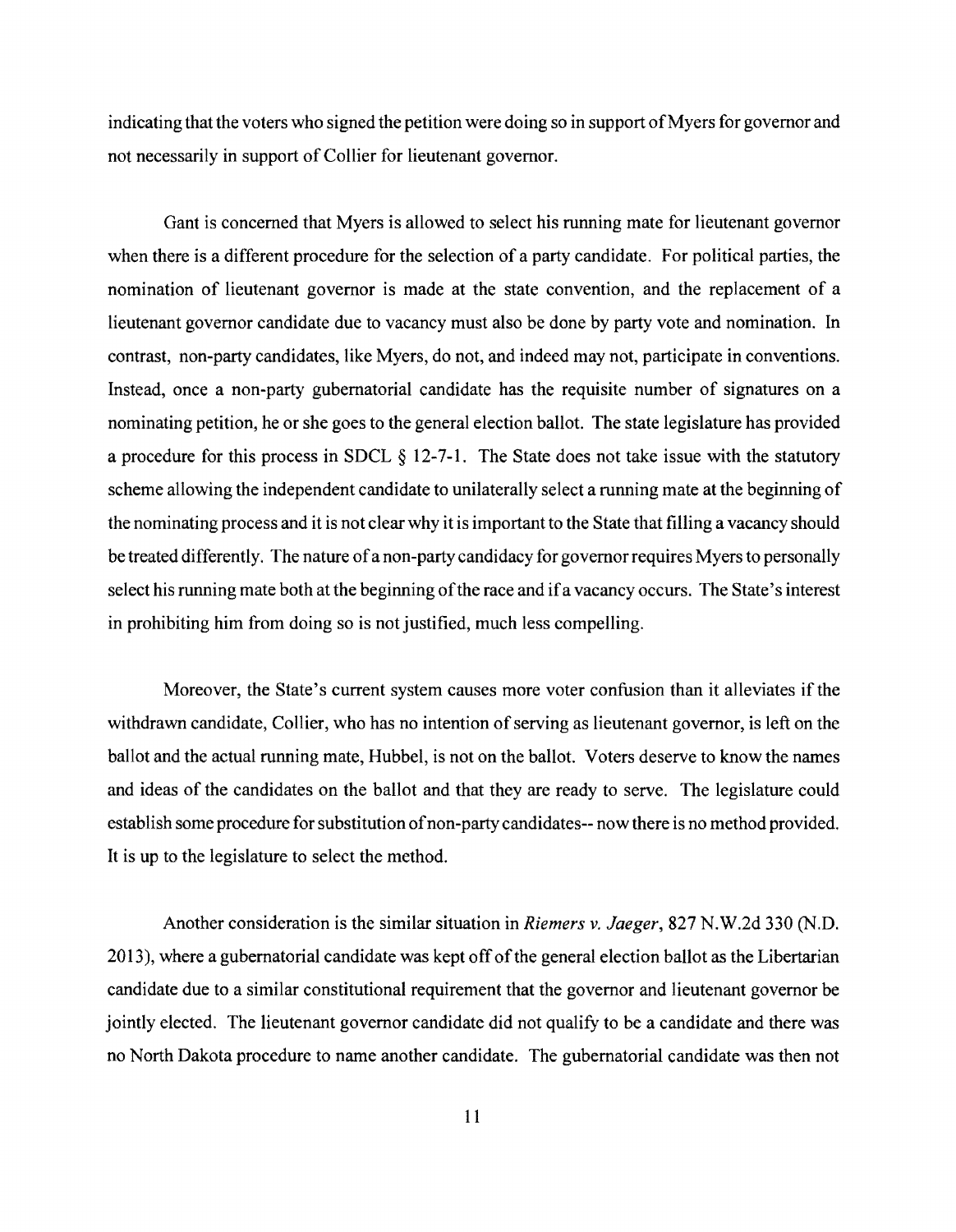allowed on the ballot as he had no lieutenant governor candidate as was required by the North Dakota constitution.

Following the analytical framework set forth by the Supreme Court in *Anderson* v. *Celebrezze* and its progeny, the Court finds that South Dakota's statutory scheme imposes a severe burden on the constitutional rights of Myers and his potential voters. Because the State has not shown that a compelling state interest is advanced by restricting the ability of non-party candidates such as Myers from replacing a running mate, the law violates the Constitution. For these reasons, the Court concludes Myers is likely to succeed on his challenge to the absence of a mechanism in the South Dakota statutes allowing him to replace his running mate.

### B. Irreparable Harm

Once a constitutional injury has been demonstrated, the Court assumes that Myers has satisfied the irreparable harm prong. *See Elrodv. Burns,* 427 U.S. 347, 373 (1976) ("The loss of First Amendment freedoms, for even minimal periods of time, unquestionably constitutes irreparable injury"). Indeed, when a general election goes forward, any infringement on Myers' constitutional rights would be irreparable.

#### C. Balance of Harms

The balance of harms analysis examines the harm of granting or denying the injunction upon the parties to the dispute and upon other interested parties, including the public. *Dataphase, 640*  F.2d at 114. Gant claims that requiring the State to place Hubbel's name on the ballot would thwart the State's legitimate interest in protecting the integrity of the ballot and maintaining a stable political system. As discussed above, under the circumstances present here, the harm Myers would suffer by not placing Hubbel's name on the ballot outweighs the State's interest. Furthermore, harm to Collier will be alleviated by allowing her to withdraw as a lieutenant governor candidate, and harm to Hubbel will be avoided by placing her name on the ballot as the candidate for lieutenant governor. The balance of harms weighs in favor of granting the motion for a preliminary injunction.